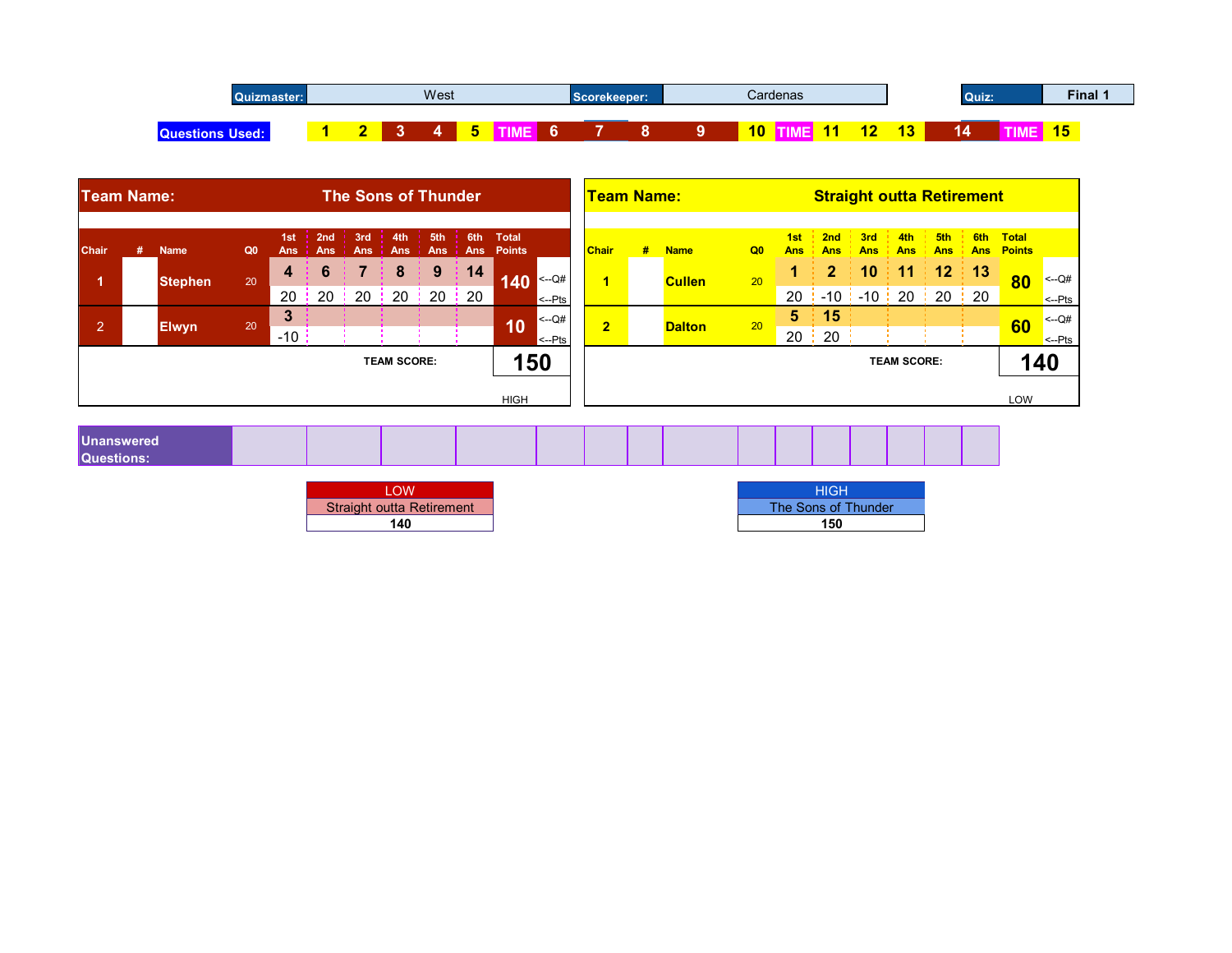| Quizmaster:     |  | West |  |     | Scorekeeper: |  |    | Cardenas |     |                      |    | Quiz:    | Final 2 |  |
|-----------------|--|------|--|-----|--------------|--|----|----------|-----|----------------------|----|----------|---------|--|
| Ou<br><br>вест. |  |      |  | . . |              |  | 10 |          | . . | $\overline{a}$<br>-- | 13 | . .<br>œ | 15      |  |

|                      |   |                        | Quizmaster:    |                      |                                               |                        |                            | West            |                         |               |                                           | Scorekeeper:         |                            |                |                | Cardenas          |                                  |                      |                    |                      | Quiz:    |                                | Final 2                     |
|----------------------|---|------------------------|----------------|----------------------|-----------------------------------------------|------------------------|----------------------------|-----------------|-------------------------|---------------|-------------------------------------------|----------------------|----------------------------|----------------|----------------|-------------------|----------------------------------|----------------------|--------------------|----------------------|----------|--------------------------------|-----------------------------|
|                      |   | <b>Questions Used:</b> |                |                      | $\blacktriangleleft$                          | $\overline{2}$         | 3 <sup>°</sup>             | $\overline{4}$  |                         | 5 TIME 6      |                                           | $\overline{7}$       | $\overline{\phantom{a}}$ 8 | 9 <sup>°</sup> |                |                   | 10 TIME 11 12 13                 |                      |                    |                      |          | 14 TIME 15                     |                             |
| <b>Team Name:</b>    |   |                        |                |                      |                                               |                        | <b>The Sons of Thunder</b> |                 |                         |               |                                           | <b>Team Name:</b>    |                            |                |                |                   | <b>Straight outta Retirement</b> |                      |                    |                      |          |                                |                             |
| <b>Chair</b>         | # | <b>Name</b>            | Q <sub>0</sub> | 1st<br><b>Ans</b>    | $\frac{1}{2}$ 2nd $\frac{1}{2}$<br><b>Ans</b> | <b>Ans</b>             | $3rd \t3th$ 5th<br>Ans     | Ans             | 6th Total<br><b>Ans</b> | <b>Points</b> |                                           | <b>Chair</b>         | #                          | <b>Name</b>    | Q <sub>0</sub> | 1st<br><b>Ans</b> | 2nd<br><b>Ans</b>                | 3rd<br><b>Ans</b>    | 4th<br><b>Ans</b>  | 5th<br><b>Ans</b>    |          | 6th Total<br><b>Ans Points</b> |                             |
| $\blacktriangleleft$ |   | <b>Stephen</b>         | 20             | 4                    | 6<br>$-10$ $-10$ $-1$                         | 20                     | 8                          | 9<br>$20: -10:$ | 13<br>20                | 50            | $\vert$ <--Q#<br>$\left  \leftarrow$ -Pts | $\blacktriangleleft$ |                            | <b>Cullen</b>  | 20             | 20                | $\mathbf{2}$<br>20               | 5 <sub>5</sub><br>20 | 10<br>20           | 12<br>$\frac{1}{20}$ | 14<br>20 | $140$ $\leftarrow$ Q#          | $\leftarrow$ -Pts           |
| $\mathbf{2}$         |   | <b>Elwyn</b>           | 20             | $3\phantom{a}$<br>20 | 11<br>20                                      | $\frac{1}{2}$ 15<br>20 |                            |                 |                         | 80            | $\leq -Q#$<br>$\left  \leftarrow$ -Pts    | $\overline{2}$       |                            | <b>Dalton</b>  | 20             |                   |                                  |                      |                    |                      |          | 20                             | $<-Q#$<br>$\leftarrow$ -Pts |
|                      |   |                        |                |                      |                                               |                        | <b>TEAM SCORE:</b>         |                 |                         | 130           |                                           |                      |                            |                |                |                   |                                  |                      | <b>TEAM SCORE:</b> |                      |          |                                | 160                         |
|                      |   |                        |                |                      |                                               |                        |                            |                 |                         | LOW           |                                           |                      |                            |                |                |                   |                                  |                      |                    |                      |          | <b>HIGH</b>                    |                             |

| <b>Inanswered</b> |  |  |  |  |  |  |  |  |
|-------------------|--|--|--|--|--|--|--|--|
| ıestions          |  |  |  |  |  |  |  |  |

| The Sons of Thunder |
|---------------------|
|                     |

| OW                  | HIGH                             |
|---------------------|----------------------------------|
| The Sons of Thunder | <b>Straight outta Retirement</b> |
| 130                 | 160                              |